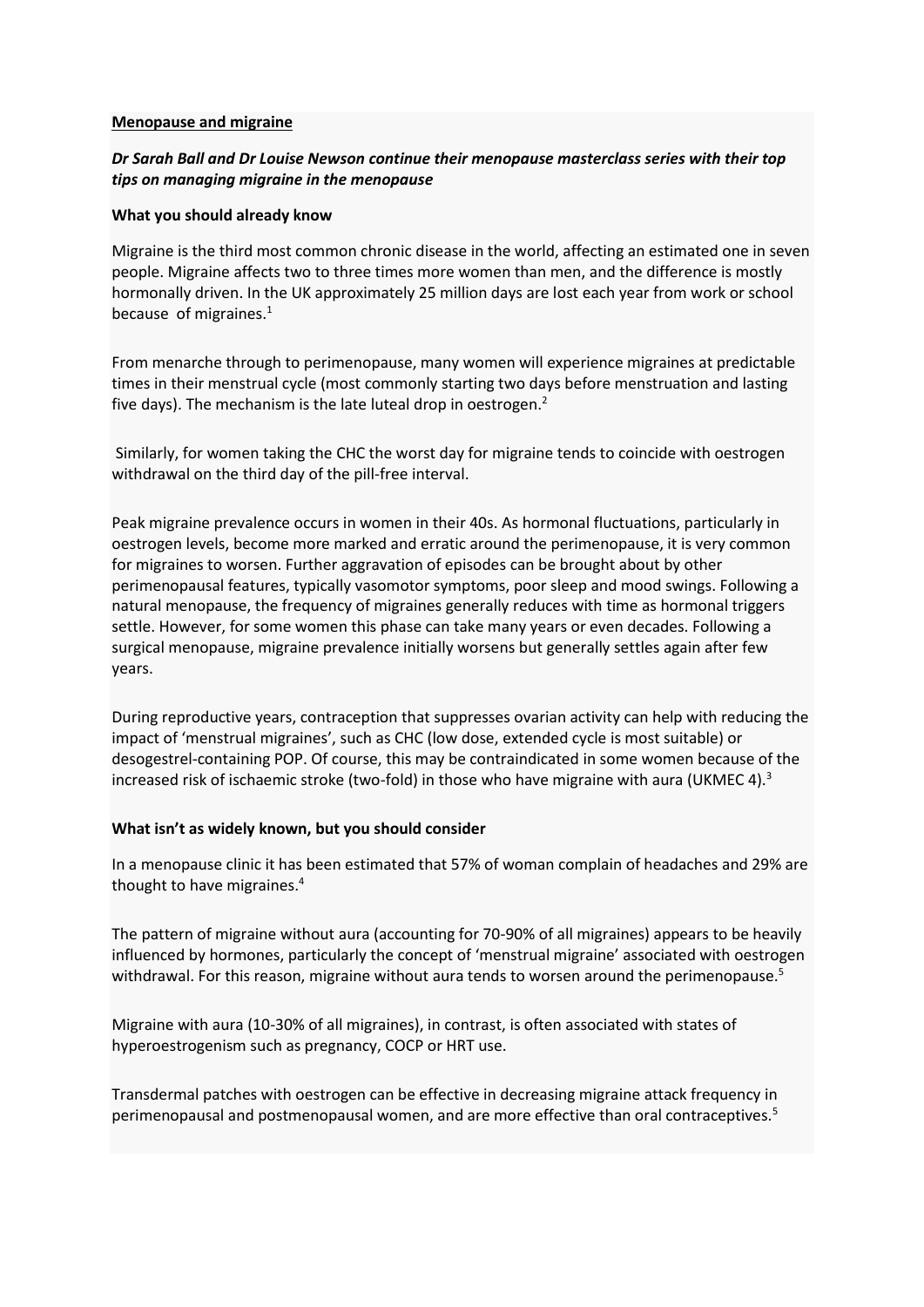Gels and patches containing oestradiol are preferable over oral preparations as blood hormone levels are kept stable. They should be taken continuously without omission to prevent rapid changes in oestrogen blood levels, which can trigger migraines.

It is not uncommon for women and clinicians to extrapolate the precautions for CHC to the use of HRT. However, there are important differences between the CHC and HRT. Put simply, CHC is high dose and synthetic (ethinyloestradiol), whereas HRT is lower dose and naturally occurring (17 ßoestradiol). Therefore, migraines, whether with or without aura, are not a contraindication to HRT.

| <b>Practical points</b>                                                                                                                                                                                                                                             |
|---------------------------------------------------------------------------------------------------------------------------------------------------------------------------------------------------------------------------------------------------------------------|
| For a woman presenting with worsening of migraine, ask about her periods and any<br>other symptoms (mood swings, hot sweats and flushes) that may indicate the<br>perimenopause.                                                                                    |
| Reassure women that migraine is not a contraindication to using HRT if the oestrogen is<br>given either as a patch or gel - in fact for those who have migraine without aura, HRT is<br>likely to help reduce migrainous episodes.                                  |
| Aim to use transdermal oestrogen, as patches or gel. This provides more stable<br>$\circ$<br>hormone levels. Start at a low dose and increase the dose very gradually.                                                                                              |
| If progestogen is required, aim to use a continuous regime where possible. A<br>$\circ$<br>levonorgestrel IUS is ideal in the perimenopause or post menopause or<br>micronised progesterone (one capsule every evening) in the post menopause.                      |
| Vaginal oestrogen preparations are associated with very little systemic<br>$\circ$<br>absorption but in the first few days during the initial rise in hormone levels, as<br>for systemic HRT, susceptible individuals may experience a flare in their<br>migraines. |
| If aura does develop while taking HRT, exclude TIA and other causes of headache. Alter<br>the oestrogen delivery to transdermal if the woman is not using this already or consider<br>changing the oestrogen dose.                                                  |
| If HRT is contraindicated (e.g. in hormone-sensitive cancers) or is not tolerated,<br>evidence exists for trials of venlafaxine or escitalopram for control of vasomotor<br>symptoms and migraines. <sup>7</sup>                                                    |
|                                                                                                                                                                                                                                                                     |

Transdermal oestrogen does not increase the risk of ischaemic stroke and therefore should be used first line for most women, including those with migraines.<sup>6</sup>

**Dr Sarah Ball is a GP with a special interest in menopause in the West Midlands and Stratfordupon-Avon. Dr Louise Newson is a GP and menopause specialist in Stratford-upon-Avon. She is also a director of the Primary Care Women's Health Forum.**

# **References**

- 1. The Migraine Trust. migraine trust.org
- 2. MacGregor EA. Oestrogen and attacks of migraine with and without aura. *Lancet Neurol* 2004; 3:354-361
- 3. UK Medical Elegibility Criteria. The Faculty of Sexual and Reproductive Healthcare